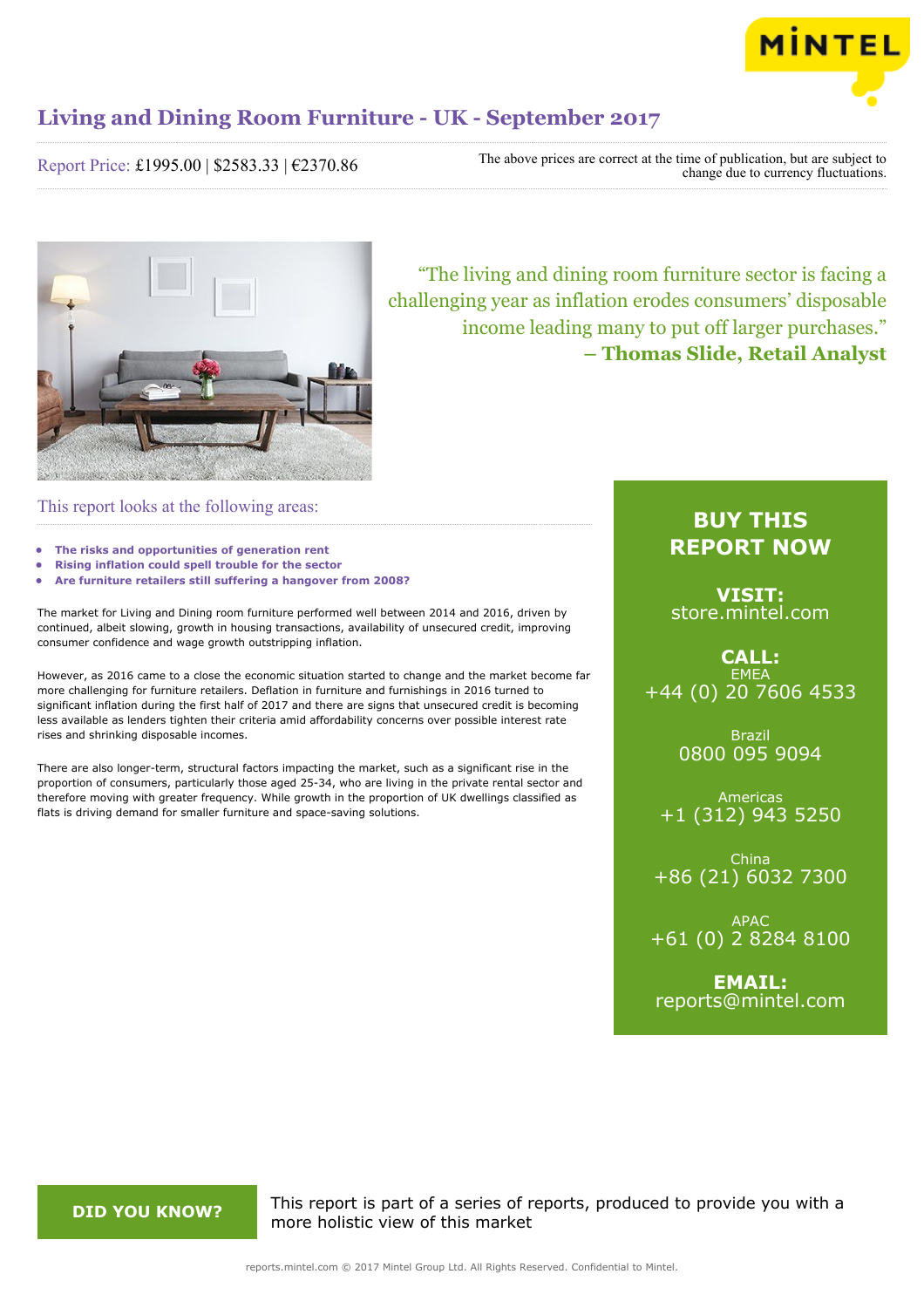

Report Price: £1995.00 | \$2583.33 | €2370.86

The above prices are correct at the time of publication, but are subject to change due to currency fluctuations.

# **Table of Contents**

# What you need to know Products covered in this Report The market Growth in the market slows 2017 shaping up to be a challenging year Figure 1: Consumer spending on living and dining room furniture, 2012-22 Inflation hits furniture in 2017 Signs of consumer credit becoming more restricted Companies and brands Category specialists account for largest share of sales Figure 2: Estimated channels of distribution for living and dining room furniture, 2016 DFS the market leader Figure 3: Estimated market shares of the living and dining room furniture market, 2016 IKEA rolls out click-together furniture Furnico loses licence to sell La-Z-Boy in the UK Advertising spend reaches £125.5 million in 2016 TV dominates living and dining room advertising The consumer Two thirds have a separate living room Figure 4: Type of living room, June 2017 Purchasing peaks in the year after moving in Figure 5: What they spent on living and dining room furniture, June 2017 Sofa the most popular purchase Figure 6: Living and dining room furniture purchases in the past year, June 2017 Half are interested in furniture with hidden storage Figure 7: Ownership and interest in types of furniture, June 2017 Living rooms are a place to relax Figure 8: Attitudes towards living and dining room furniture, June 2017 What we think The risks and opportunities of generation rent The facts **Overview Executive Summary Issues and Insights**

The implications

Rising inflation could spell trouble for the sector

# BUY THIS REPORT NOW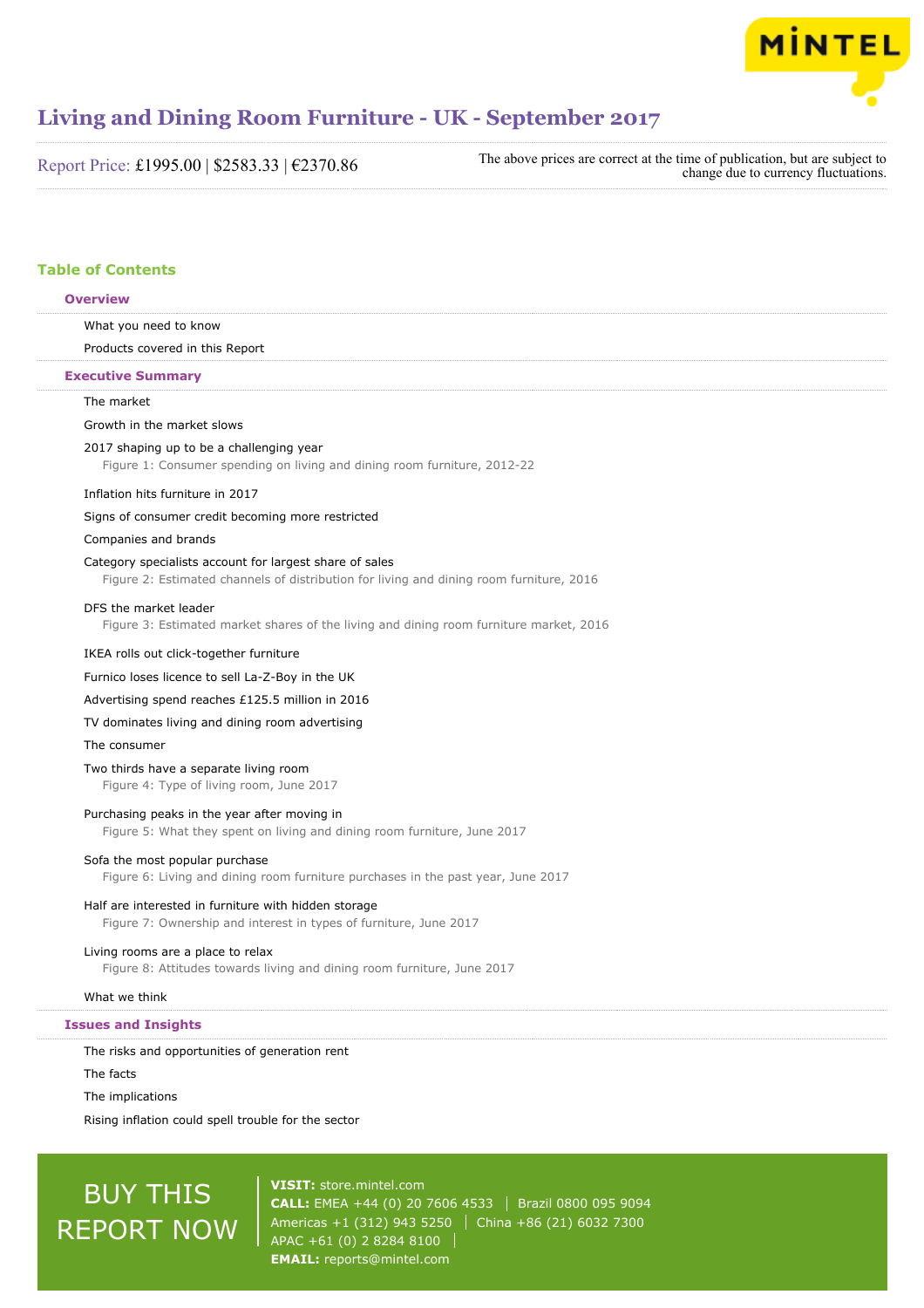

## Report Price: £1995.00 | \$2583.33 | €2370.86

The above prices are correct at the time of publication, but are subject to change due to currency fluctuations.

The facts

The implications

Are furniture retailers still suffering a hangover from 2008?

The facts

The implications

#### **The Market – What You Need to Know**

Growth in the market slows

2017 shaping up to be a challenging year

#### Inflation hits furniture in 2017

Consumer credit could become more restricted

Housing market remains stable in 2016

#### **Market Size and Forecast**

#### Market growth slows

#### A challenging market in 2017

Figure 9: Consumer spending on Living and dining room furniture, 2012-22

Figure 10: Consumer spending on living and dining room furniture, 2012-22

#### Market Segmentation

Figure 11: Consumer spending on living and dining furniture, estimated breakdown by category, 2016

#### Forecast methodology

## **Market Drivers**

#### Deflation in 2016

Figure 12: Annual rate of inflation, 2007-16

Figure 13: Inflation, monthly change over 12 months, November 2016-July 2017

#### Growth in the private rental sector

Figure 14: Housing tenure in England, 2005-16

#### Stable housing market

Figure 15: UK residential property transactions with a value over £40,000, 2012-16

Figure 16: Monthly residential housing transactions over £40,000, January 2015-July 2017

#### The lingering effect of the financial crisis

Figure 17: Number of housing transactions that took place 6-10 years earlier, 2007-16

#### The proportion living in flats has been rising

Figure 18: Type of dwelling lived in, June 2017

Figure 19: Proportion of UK dwellings classified as 'Flats', 2008-15

#### Completed new builds up, but still a long way behind the peak

Figure 20: Number of new build dwellings, started and completed, 2001/02-2015/16

#### Consumer credit returning to pre-crisis levels

Figure 21: Monthly outstanding net unsecured lending to individuals (excluding student loans), February 2010-June 2017

#### Lower availability of unsecured credit

# BUY THIS REPORT NOW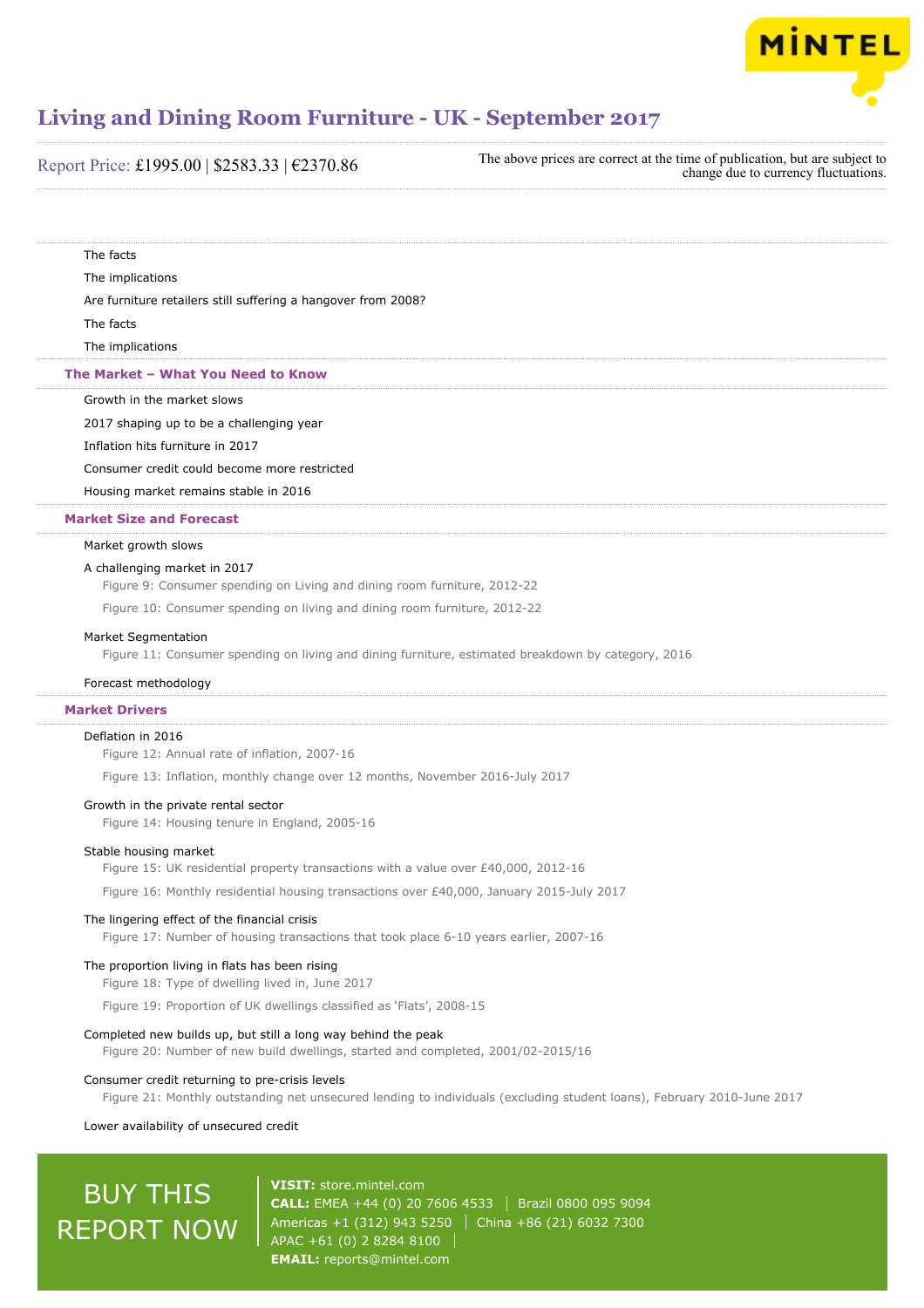

Report Price: £1995.00 | \$2583.33 | €2370.86

The above prices are correct at the time of publication, but are subject to change due to currency fluctuations.

Figure 22: Changes in the availability of unsecured credit to households over the past three months and in the next three months, Q1 2012-Q2 2017

### **Companies and Brands – What You Need to Know**

Category specialists account for largest share of sales

DFS the market leader

IKEA rolls out click-together furniture

Furnico loses licence to sell La-Z-Boy in the UK

Advertising spend reaches £125.5 million in 2016

TV dominates living and dining room advertising

### **Channels of Distribution**

Category specialists continue to hold appeal

#### General furniture retailers account for the majority of spending

Figure 23: Estimated channels of distribution for living and dining room furniture, 2016

#### **Market Shares**

Figure 24: Estimated market shares of the living and dining room furniture market, 2016

#### **Innovations and Launch Activity**

#### IKEA rolls out click-together furniture

Figure 25: IKEA's wedge dowel

#### Innovation to maximise use of space

#### Lord Kirkham launches Fabb Sofas

Amazon explores the possibility of physical furniture stores

#### The rise of residency retail

Figure 26: Henry's room at the Hoxton, Holborn, March 2017

#### IKEA teams up with Apple to create AR-based shopping app

High-end furniture retailers launching in the UK

### Design partnerships proliferate

#### **Manufacturer Profiles**

## Corndell Quality Furniture Co. Ltd

Figure 27: Corndell Quality Furniture Co. Ltd. financial performance, 2015-16

#### Devonshire Pine & Oak

Figure 28: Devonshire Pine Limited financial performance, 2015-16

# Ekornes

Figure 29: Ekornes financial performance, 2015-16

# Ercol

Figure 30: Ercol financial performance, 2015-16

## Furnico (including La-Z-Boy)

Figure 31: Furnico financial performance, 2015-16

#### Halo

Figure 32: Halo financial performance, 2014-15

# BUY THIS REPORT NOW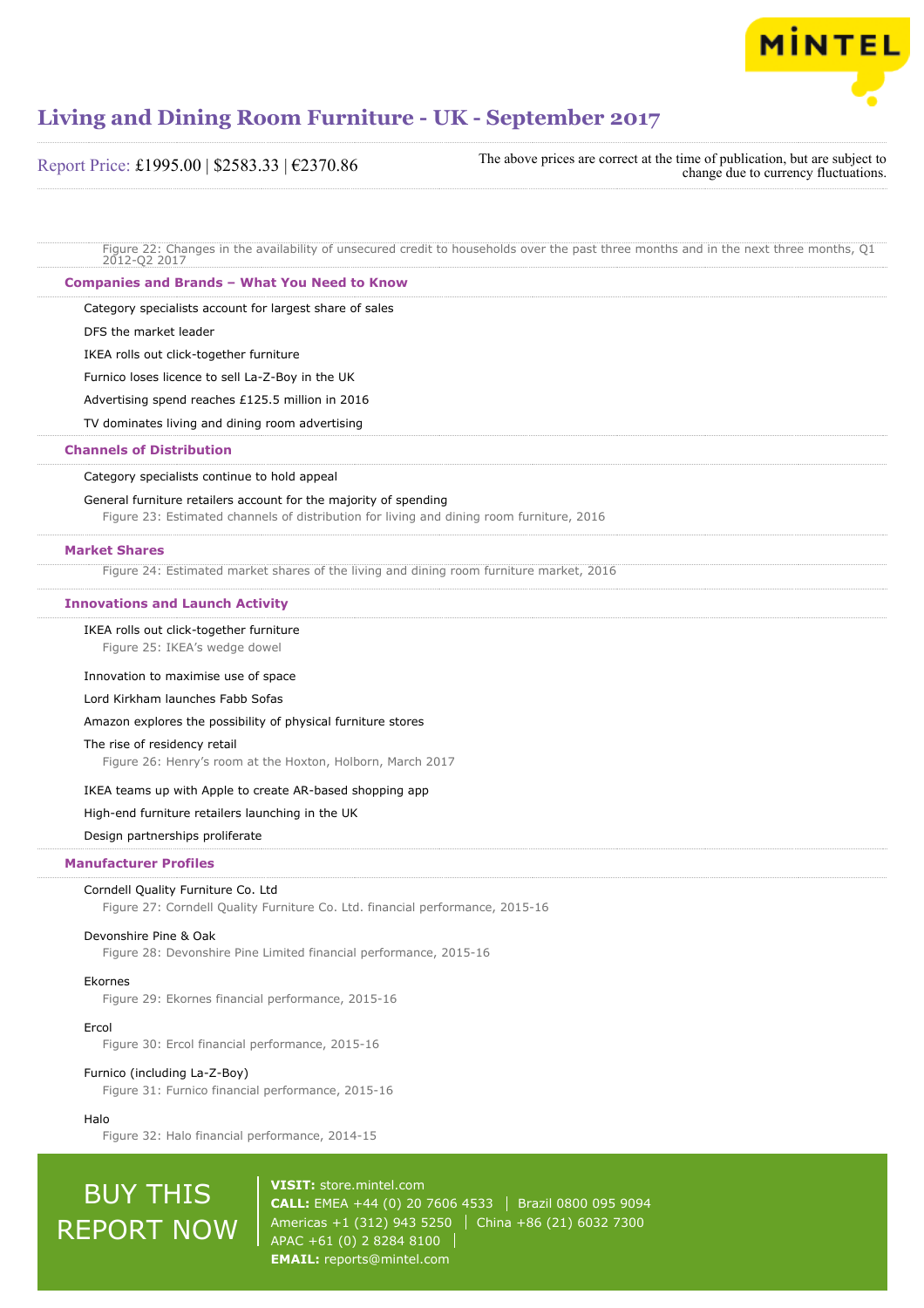

## Report Price: £1995.00 | \$2583.33 | €2370.86

The above prices are correct at the time of publication, but are subject to change due to currency fluctuations.

#### JDP Furniture Group

Figure 33: JDP Furniture Group financial performance, 2015-16

#### Morris Furniture Brands/Nathan Furniture Group

#### Sherborne Upholstery

Figure 34: Sherbourne Upholstery financial performance, 2015-16

#### Sofa Brands International

Figure 35: Sofa Brands International financial performance, 2015-16

#### Westbridge Furniture Design

Figure 36: Westbridge Furniture Design financial performance, 2014-15

#### **Advertising and Marketing Activity**

#### Advertising spend reaches new high in 2016

Figure 37: Total above-the line, online display and direct mail advertising expenditure on living and dining room furniture, 2012-16

#### DFS the biggest spender

Figure 38: Total above-the line, online display and direct mail advertising expenditure on living and dining room furniture by advertiser, 2016 Figure 39: Total above-the line, online display and direct mail advertising expenditure on living and dining room furniture by advertiser, 2012-16

#### DFS' share of adspend in steady decline

Figure 40: Share of total above-the line, online display and direct mail advertising expenditure on living and dining room furniture by advertiser, 2012-16

## TV dominates adspend

Figure 41: Above-the line, online display and direct mail advertising expenditure on living and dining room furniture by media type, 2016

#### And it is continuing to grow

Figure 42: Proportion of above-the line, online display and direct mail advertising expenditure on living and dining room furniture by media type, 2012-16

#### SCS and Sofa Workshop focus on Press and Digital

Figure 43: above-the line, online display and direct mail advertising expenditure on living and dining room furniture by media type and advertiser, 2016

## Campaign highlights

#### DFS works with Aardman for Christmas advert

Figure 44: DFS Christmas advert in collaboration with Aardman, November 2016

#### Harveys launches 'Any Excuse Will Do' campaign:

#### Habitat Voyeur campaign

Figure 45: Habitat Voyeur TV spot, March 2017

#### Sofology's 'Life's too short' and small spaces campaigns

#### Nielsen Ad Intel coverage

#### **The Consumer – What You Need to Know**

Two thirds have a separate living room

Purchasing peaks in the year after moving in

Sofas are the most popular purchase

#### 50% interested in furniture with hidden storage

Living rooms are a place to relax

#### **Types of Living Space**

# BUY THIS REPORT NOW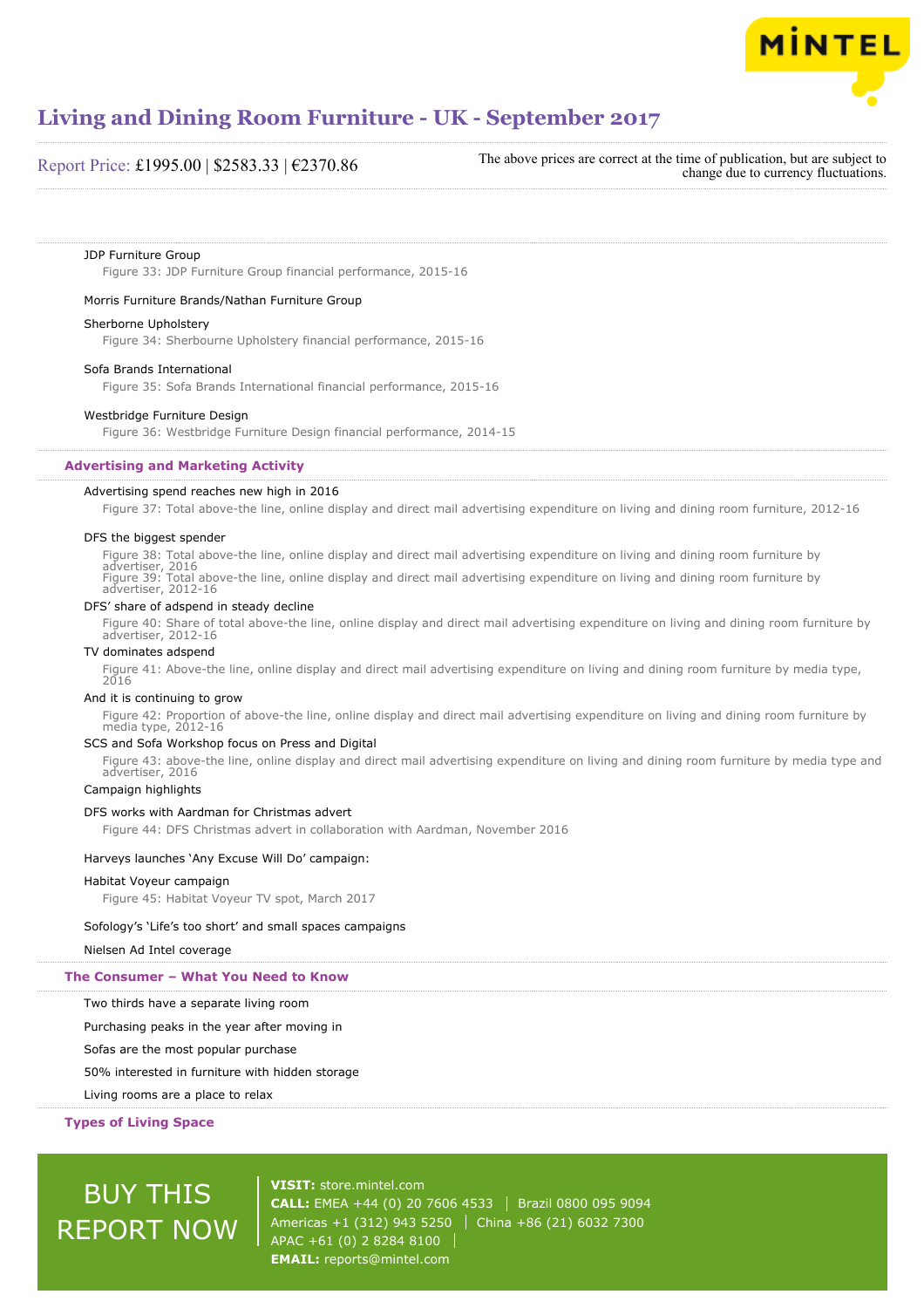

## Report Price: £1995.00 | \$2583.33 | €2370.86

The above prices are correct at the time of publication, but are subject to change due to currency fluctuations.

#### Almost two thirds have a separate living room

Figure 46: Type of living room, June 2017

Figure 47: Proportion of consumers with a separate living room, by age, June 2017

## Separate dining rooms becoming a rarity

Figure 48: Type of dining room, June 2017

#### **What They Spent**

#### Spending peaks between £250-£499

Figure 49: What they spent on living and dining room furniture, June 2017

#### 25-34-year-olds the biggest spenders

Figure 50: What they spent on living and dining room furniture, by age group, June 2017

#### Detached householders the biggest spenders

Figure 51: What they spent on living and dining room furniture, by dwelling type, June 2017

## The young most likely to make a purchase

Figure 52: Who made a purchase in the past year, June 2017

#### Purchasing peaks after moving

Figure 53: Proportion that bought any living or dining room furniture in the past year, by how long they have lived in their current home, June 2017

#### But spending peaks during the renewal phase

Figure 54: Average spend on living and dining room furniture, by how long they have lived in their current home, June 2017

#### **Living and Dining Room Furniture Purchases**

#### Living room purchases take priority

Figure 55: Living and dining room furniture purchases in the past year, June 2017

#### Sofas replaced after 6-10 years

Figure 56: Sofa purchases in the past year, by length of time in their current home, June 2017

#### Sofas and dining furniture more popular with homeowners

Figure 57: What they bought in the last year, by housing tenure, June 2017

#### Dining room furniture appeals to those with the space

Figure 58: What they bought, by dwelling type, June 2017

#### Repertoire analysis

Figure 59: Repertoire analysis of furniture items purchased for the living or dining room in the past year, June 2017

## **Ownership and Interest in Types of Furniture**

#### Greatest interest in hidden storage solutions

Figure 60: Ownership and interest in types of furniture, June 2017

#### 25-34-year-olds most likely owners of furniture solutions

Figure 61: Ownership of types of furniture, by age, June 2017

#### Versatile furniture most popular in multi-functional spaces

Figure 62: Ownership of furniture items, by living space layout, June 2017

#### Interest in hidden storage peaks among 45-54-year-olds

Figure 63: Interest in types of furniture, by age, June 2017

# BUY THIS REPORT NOW